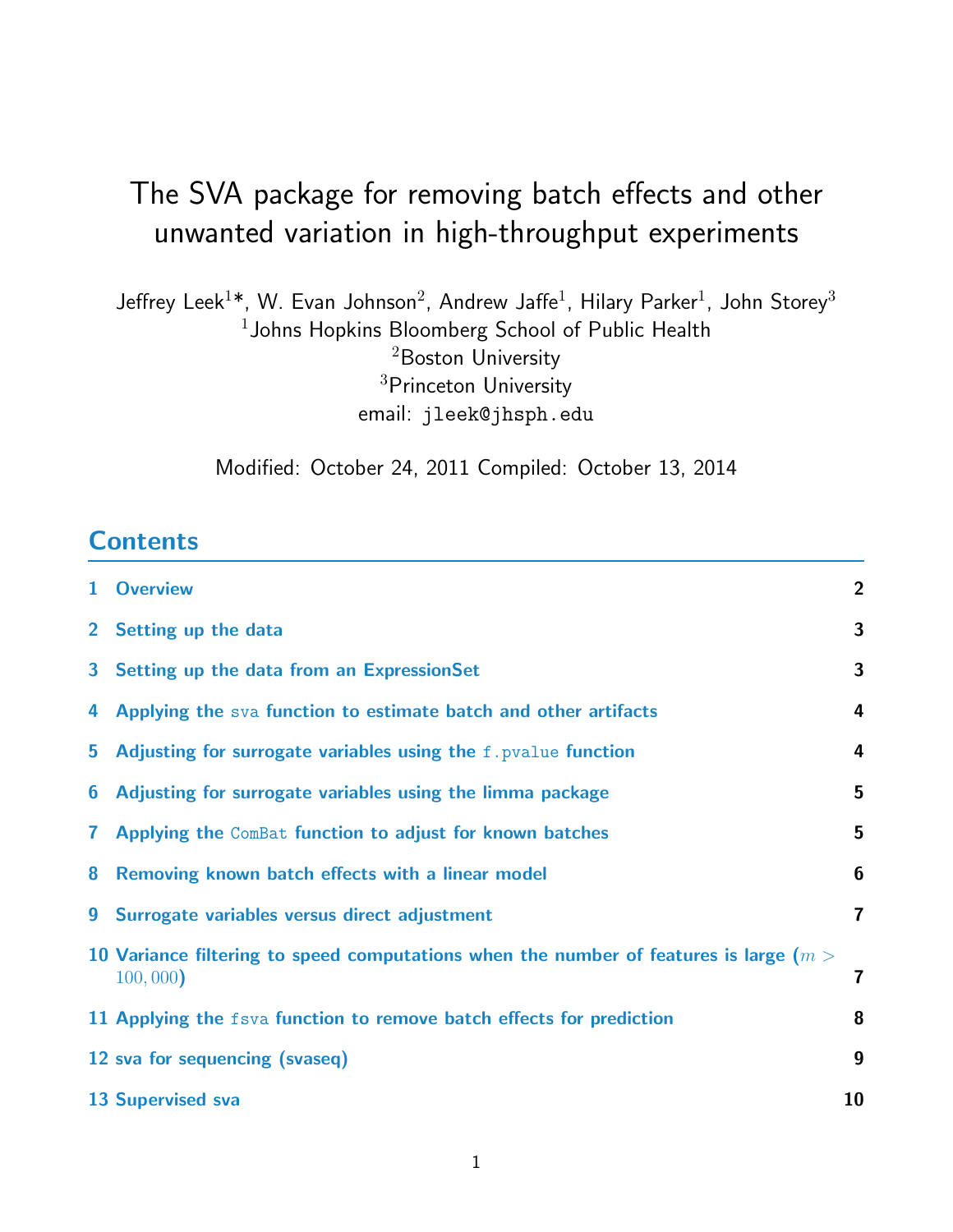#### $14$  What to cite  $10$

### <span id="page-1-0"></span>1 Overview

The sva package contains functions for removing batch effects and other unwanted variation in highthroughput experiments. Specifically, the sva package contains functions for identifying and building surrogate variables for high-dimensional data sets. Surrogate variables are covariates constructed directly from high-dimensional data (like gene expression/RNA sequencing/methylation/brain imaging data) that can be used in subsequent analyses to adjust for unknown, unmodeled, or latent sources of noise.

The sva package can be used to remove artifacts in two ways: (1) identifying and estimating surrogate variables for unknown sources of variation in high-throughput experiments and (2) directly removing known batch effects using ComBat [\[1\]](#page-10-0).

Leek et. al (2010) define batch effects as follows:

Batch effects are sub-groups of measurements that have qualitatively different behaviour across conditions and are unrelated to the biological or scientific variables in a study. For example, batch effects may occur if a subset of experiments was run on Monday and another set on Tuesday, if two technicians were responsible for different subsets of the experiments, or if two different lots of reagents, chips or instruments were used.

The sva package includes the popular ComBat [\[1\]](#page-10-0) function for directly modeling batch effects when they are known. There are also potentially a large number of environmental and biological variables that are unmeasured and may have a large impact on measurements from high-throughput biological experiments. For these cases the sva function may be more appropriate for removing these artifacts. It is also possible to use the sva function with the ComBat function to remove both known batch effects and other potential latent sources of variation. Removing batch effects and using surrogate variables in differential expression analysis have been shown to reduce dependence, stabilize error rate estimates, and improve reproducibility (see  $[2, 3, 4]$  $[2, 3, 4]$  $[2, 3, 4]$  $[2, 3, 4]$  $[2, 3, 4]$  for more detailed information).

This document provides a tutorial for using the sva package. The tutorial includes information on (1) how to estimate the number of latent sources of variation, (2) how to apply thesva package to estimate latent variables such as batch effects, (3) how to directly remove known batch effects using the ComBat function, (4) how to perform differential expression analysis using surrogate variables either directly or with thelimma package, and (4) how to apply "frozen" sva to improve prediction and clustering.

As with any R package, detailed information on functions, along with their arguments and values, can be obtained in the help files. For instance, to view the help file for the function sva within R, type ?sva. The analyses performed in this experiment are based on gene expression measurements from a bladder cancer study  $[5]$ . The data can be loaded from the *bladderbatch* data package. The relevant packages for the Vignette can be loaded with the code:

- > library(sva)
- > library(bladderbatch)
- > data(bladderdata)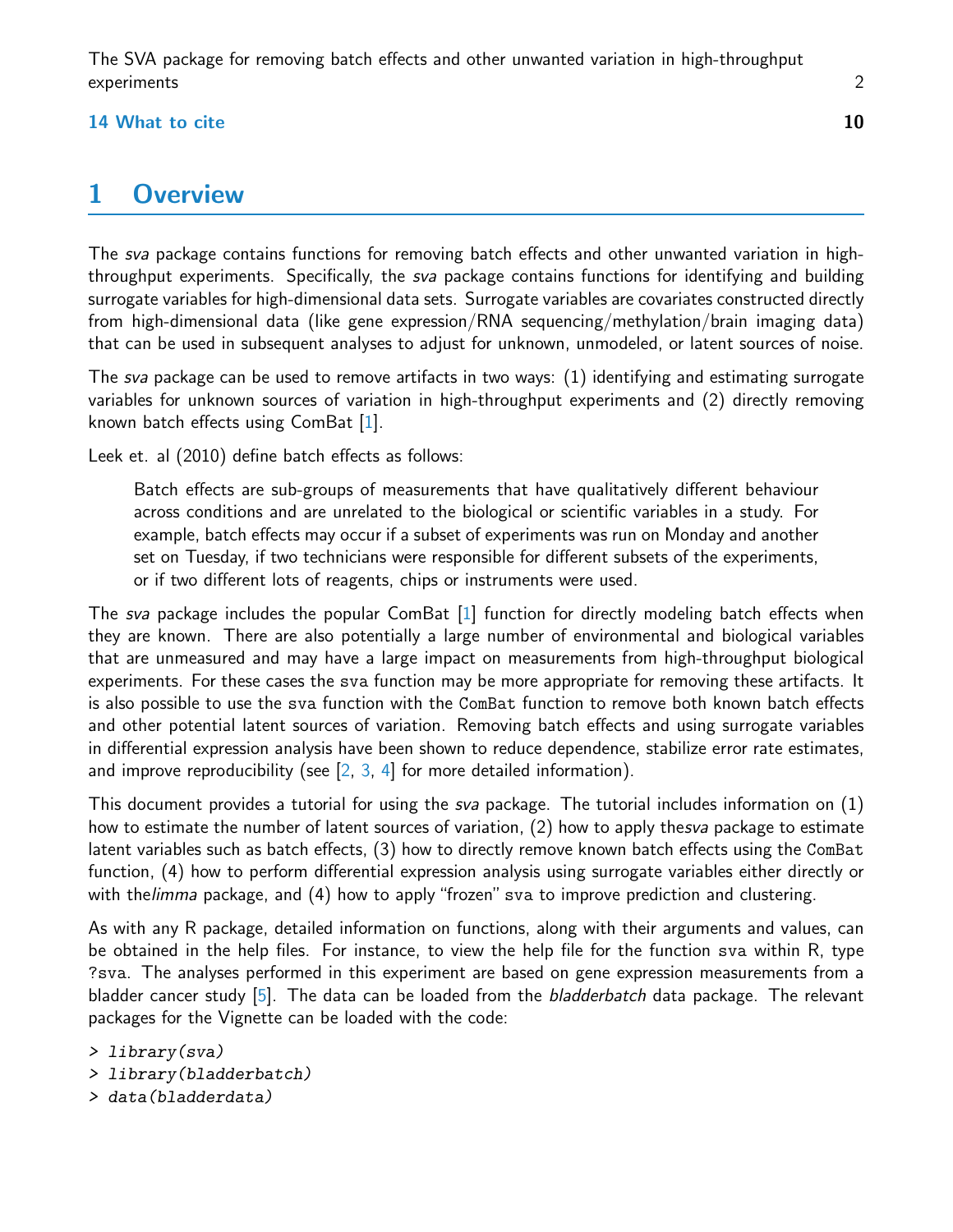> library(pamr)

> library(limma)

#### <span id="page-2-0"></span>2 Setting up the data

The first step in using the *sva* package is to properly format the data and create appropriate model matrices. The data should be a matrix with features (genes, transcripts, voxels) in the rows and samples in the columns. This is the typical genes by samples matrix found in gene expression analyses. The sva package assumes there are two types of variables that are being considered: (1) adjustment variables and (2) variables of interest. For example, in a gene expression study the variable of interest might an indicator of cancer versus control. The adjustment variables could be the age of the patients, the sex of the patients, and a variable like the date the arrays were processed.

Two model matrices must be made: the "full model" and the "null model". The null model is a model matrix that includes terms for all of the adjustment variables but not the variables of interest. The full model includes terms for both the adjustment variables and the variables of interest. The assumption is that you will be trying to analyze the association between the variables of interest and gene expression, adjusting for the adjustment variables. The model matrices can be created using the model.matrix.

#### <span id="page-2-1"></span>3 Setting up the data from an ExpressionSet

For the bladder cancer study, the variable of interest is cancer status. To begin we will assume no adjustment variables. The bladder data are stored in an expression set - a Bioconductor object used for storing gene expression data. The variables are stored in the phenotype data slot and can be obtained as follows:

> pheno = pData(bladderEset)

The expression data can be obtained from the expression slot of the expression set.

> edata = exprs(bladderEset)

Next we create the full model matrix - including both the adjustment variables and the variable of interest (cancer status). In this case we only have the variable of interest. Since cancer status has multiple levels, we treat it as a factor variable.

> mod = model.matrix(~as.factor(cancer), data=pheno)

The null model contains only the adjustment variables. Since we are not adjusting for any other variables in this analysis, only an intercept is included in the model.

> mod0 = model.matrix(~1,data=pheno)

Now that the model matrices have been created, we can apply the sva function to estimate batch and other artifacts.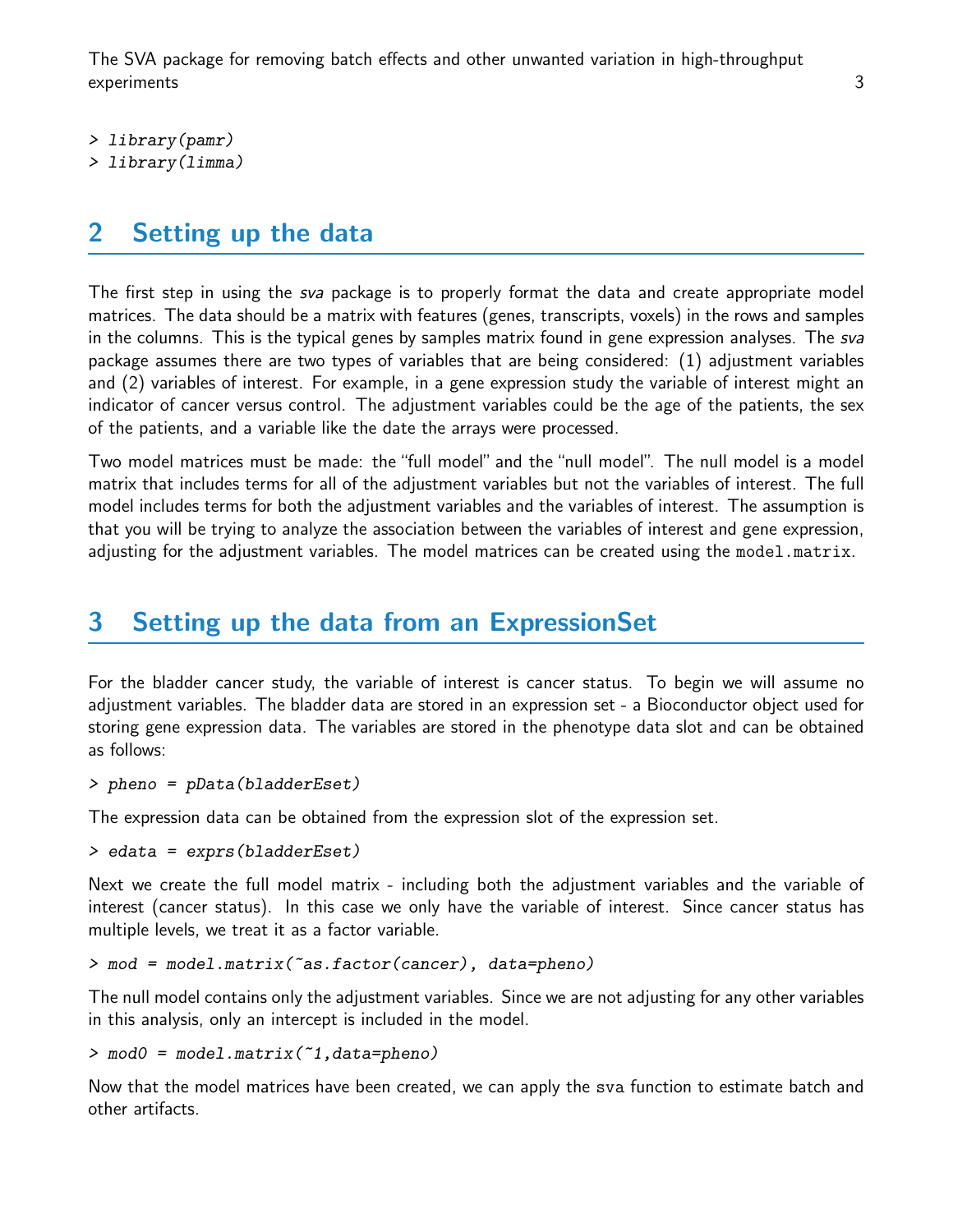### <span id="page-3-0"></span>4 Applying the sva function to estimate batch and other artifacts

The sva function performs two different steps. First it identifies the number of latent factors that need to be estimated. If the sva function is called without the n.sv argument specified, the number of factors will be estimated for you. The number of factors can also be estimated using the num.sv.

```
> n.sv = num.sv(edata,mod,method="leek")
> n.sv
```
[1] 2

Next we apply the sva function to estimate the surrogate variables:

```
> svobj = sva(edata,mod,mod0,n.sv=n.sv)
Number of significant surrogate variables is: 2
Iteration (out of 5 ):1 2 3 4 5
```
The sva function returns a list with four components, sv, pprob.gam, pprob.b, n.sv. sv is a matrix whose columns correspond to the estimated surrogate variables. They can be used in downstream analyses as described below. pprob.gam is the posterior probability that each gene is associated with one or more latent variables [?]. pprob.b is the posterior probability that each gene is associated with the variables of interest [?]. n.sv is the number of surrogate variables estimated by the sva.

#### <span id="page-3-1"></span>**5** Adjusting for surrogate variables using the f. pvalue function

The f.pvalue function can be used to calculate parametric F-test p-values for each row of a data matrix. In the case of the bladder study, this would correspond to calculating a parametric F-test pvalue for each of the 22,283 rows of the matrix. The F-test compares the models mod and mod0. They must be nested models, so all of the variables in mod0 must appear in mod. First we can calculate the F-test p-values for differential expression with respect to cancer status, without adjusting for surrogate variables, adjust them for multiple testing, and calculate the number that are significant with a Q-value less than 0.05.

```
> pValues = f.pvalue(edata,mod,mod0)
> qValues = p.adjust(pValues,method="BH")
```
Note that nearly 70% of the genes are strongly differentially expressed at an FDR of less than 5% between groups. This number seems artificially high, even for a strong phenotype like cancer. Now we can perform the same analysis, but adjusting for surrogate variables. The first step is to include the surrogate variables in both the null and full models. The reason is that we want to adjust for the surrogate variables, so we treat them as adjustment variables that must be included in both models. Then P-values and Q-values can be computed as before.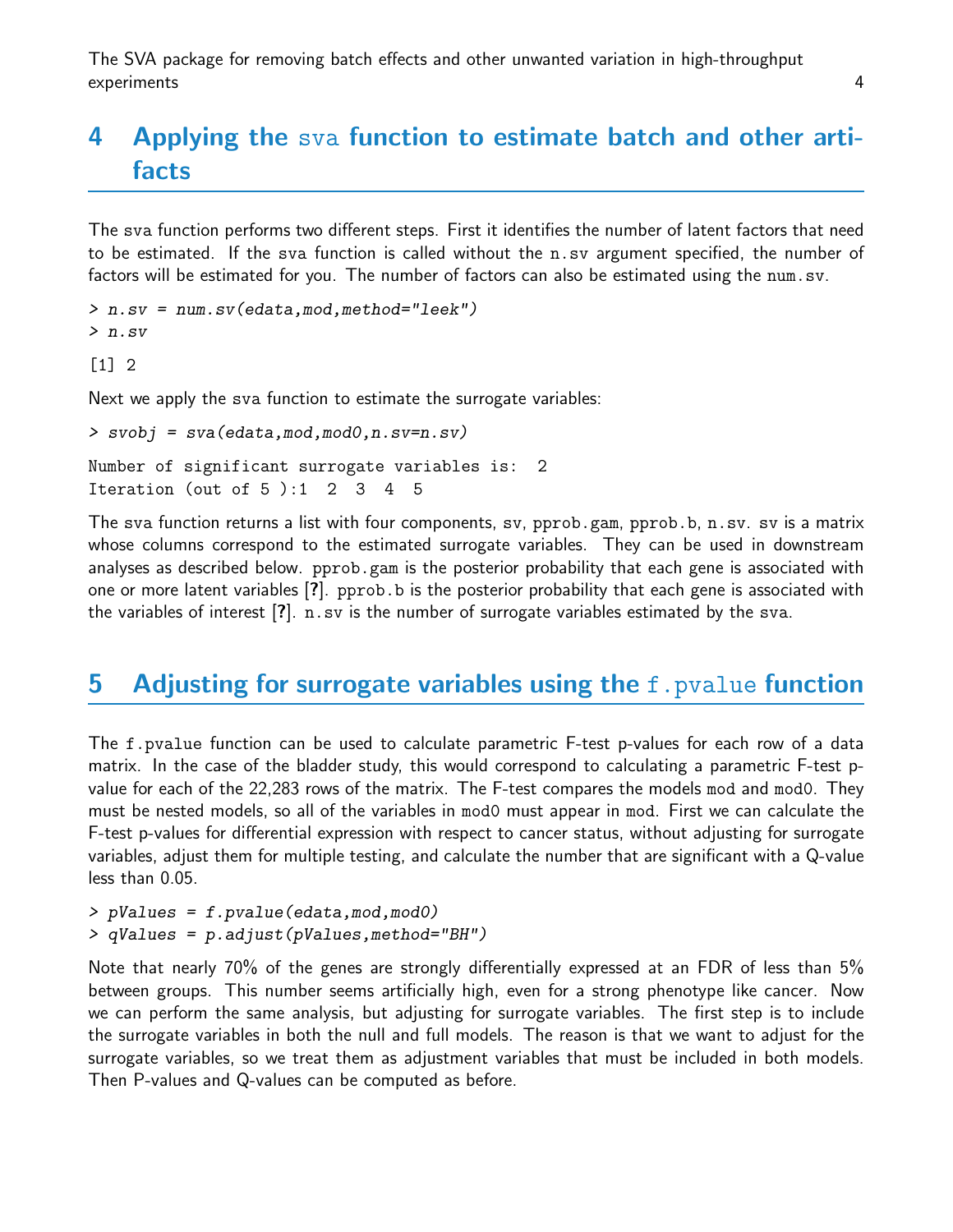```
> modSv = cbind(mod,svobj$sv)
> mod0Sv = cbind(mod0,svobj$sv)
> pValuesSv = f.pvalue(edata, modSv, modOSv)> qValuesSv = p.adjust(pValuesSv, method="BH")
```
Now these are the adjusted P-values and Q-values accounting for surrogate variables.

### <span id="page-4-0"></span>6 Adjusting for surrogate variables using the limma package

The *limma* package is one of the most commonly used packages for differential expression analysis. The sva package can easily be used in conjunction with the *limma* package to perform adjusted differential expression analysis. The first step in this process is to fit the linear model with the surrogate variables included.

```
> fit = ImFit (edata, modSv)
```
From here, you can use the *limma* functions to perform the usual analyses. As an example, suppose we wanted to calculate differential expression with respect to cancer. To do that we first compute the contrasts between the pairs of cancer/normal terms. We do not include the surrogate variables in the contrasts, since they are only being used to adjust the analysis.

```
> contrast.matrix <- cbind("C1"=c(-1,1,0,rep(0,svobj$n.sv)),"C2"=c(0,-1,1,rep(0,svobj$n.s
> fitContrasts = contrasts.fit(fit,contrast.matrix)
```
The next step is to calculate the test statistics using the eBayes function:

```
> eb = eBayes(fitContrasts)
> topTableF(eb, adjust="BH")
```

|                       | C1 |  |  | C2 C3 AveExpr F P.Value                                                                 | adj.P.Val |
|-----------------------|----|--|--|-----------------------------------------------------------------------------------------|-----------|
|                       |    |  |  | 207783_x_at -13.45607 0.26592268 -13.19015 12.938786 8622.529 1.207531e-69 1.419929e-65 |           |
| 201492 s_at -13.27594 |    |  |  | 0.15357702 -13.12236 13.336090 8605.649 1.274450e-69 1.419929e-65                       |           |
| 208834_x_at -12.76411 |    |  |  | 0.06134018 -12.70277 13.160201 6939.501 4.749368e-67 3.527673e-63                       |           |
| 212869_x_at -13.77957 |    |  |  | 0.26008165 -13.51948 13.452076 6593.346 1.939773e-66 1.080599e-62                       |           |
|                       |    |  |  | 212284_x_at -13.59977 0.29135767 -13.30841 13.070844 5495.716 2.893287e-64 1.289423e-60 |           |
|                       |    |  |  | 208825_x_at -12.70979 0.08250821 -12.62728 13.108072 5414.741 4.350100e-64 1.615555e-60 |           |
|                       |    |  |  | 211445_x_at -10.15890 -0.06633356 -10.22523 9.853817 5256.114 9.845076e-64 3.133969e-60 |           |
|                       |    |  |  | 213084 x at -12.59345 0.03015520 -12.56329 13.046529 4790.107 1.260201e-62 3.510132e-59 |           |
|                       |    |  |  | 201429_s_at -13.33686 0.28358293 -13.05328 12.941208 4464.995 8.675221e-62 2.147888e-58 |           |
|                       |    |  |  | 214327_x_at -12.60146 0.20934783 -12.39211 11.832607 4312.087 2.257025e-61 5.029329e-58 |           |

#### <span id="page-4-1"></span>7 Applying the ComBat function to adjust for known batches

The ComBat function adjusts for known batches using an empirical Bayesian framework [\[1\]](#page-10-0). In order to use the function, you must have a known batch variable in your dataset.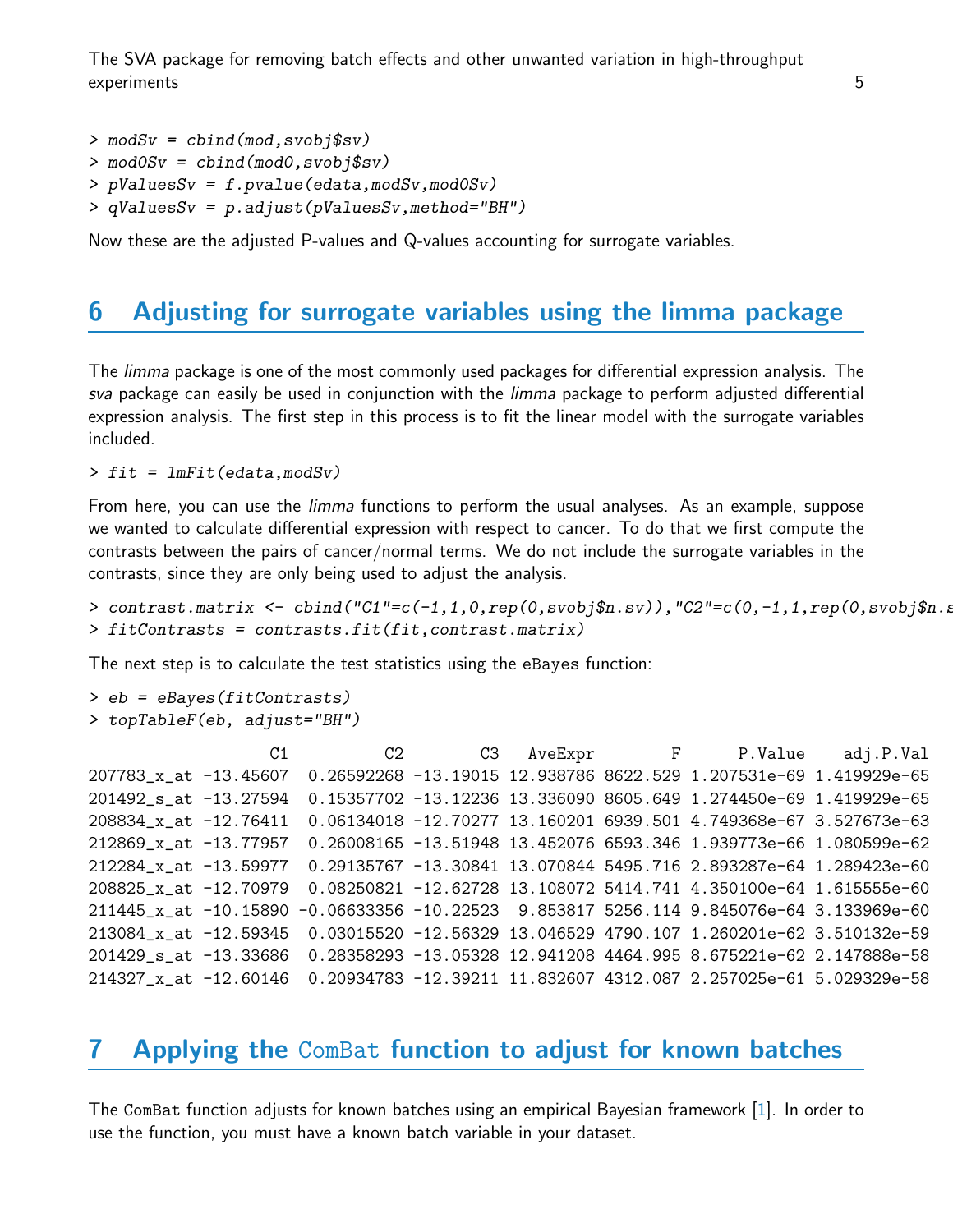```
> batch = pheno$batch
```
Just as with sva, we then need to create a model matrix for the adjustment variables, but do not include the variable of interest. Note that you do not include batch in creating this model matrix - it will be included later in ComBat function. In this case there are no other adjustment variables so we simply fit an intercept term.

```
> modcombat = model.matrix(~1, data=pheno)
```
By default, all adjustment variables will be treated as factor variables by the ComBat function. If you would like to include continuous adjustment variables, also create a vector containing the column numbers of the continuous covariates in the model matrix. This vector must then be input into ComBat via the numCovs option.

We now apply the ComBat function to the data, using parametric empirical Bayesian adjustments.

```
> combat_edata = ComBat(dat=edata, batch=batch, mod=modcombat, numCovs=NULL, par.prior=TI
```

```
Found 5 batches
Found 0 categorical covariate(s)
Standardizing Data across genes
Fitting L/S model and finding priors
Finding parametric adjustments
Adjusting the Data
```
This returns an expression matrix, with the same dimensions as your original dataset. This new expression matrix has been adjusted for batch. Significance analysis can then be performed directly on the adjusted data using the model matrix and null model matrix as described before:

```
> pValuesComBat = f.pvalue(combat_edata,mod,mod0)
> qValuesComBat = p.adjust(pValuesComBat,method="BH")
```
These P-values and Q-values now account for the known batch effects included in the batch variable.

There are two additional options for the ComBat function. By default, it performs parametric empirical Bayesian adjustments. If you would like to use nonparametric empirical Bayesian adjustments, use the par.prior=FALSE option (this will take longer). Additionally, use the prior.plots=TRUE option to give prior plots with black as a kernel estimate of the empirical batch effect density and red as the parametric estimate. For example, you might chose to use the parametric Bayesian adjustments for your data, but then can check the plots to ensure that the estimates were reasonable.

#### <span id="page-5-0"></span>8 Removing known batch effects with a linear model

Direct adjustment for batch effects can also be performed using the f. pvalue function. In the bladder cancer example, one of the known variables is a batch variable. This variable can be included as an adjustment variable in both mod and mod0. Then the f.pvalue function can be used to detect differential expression. This approach is a simplified version of ComBat.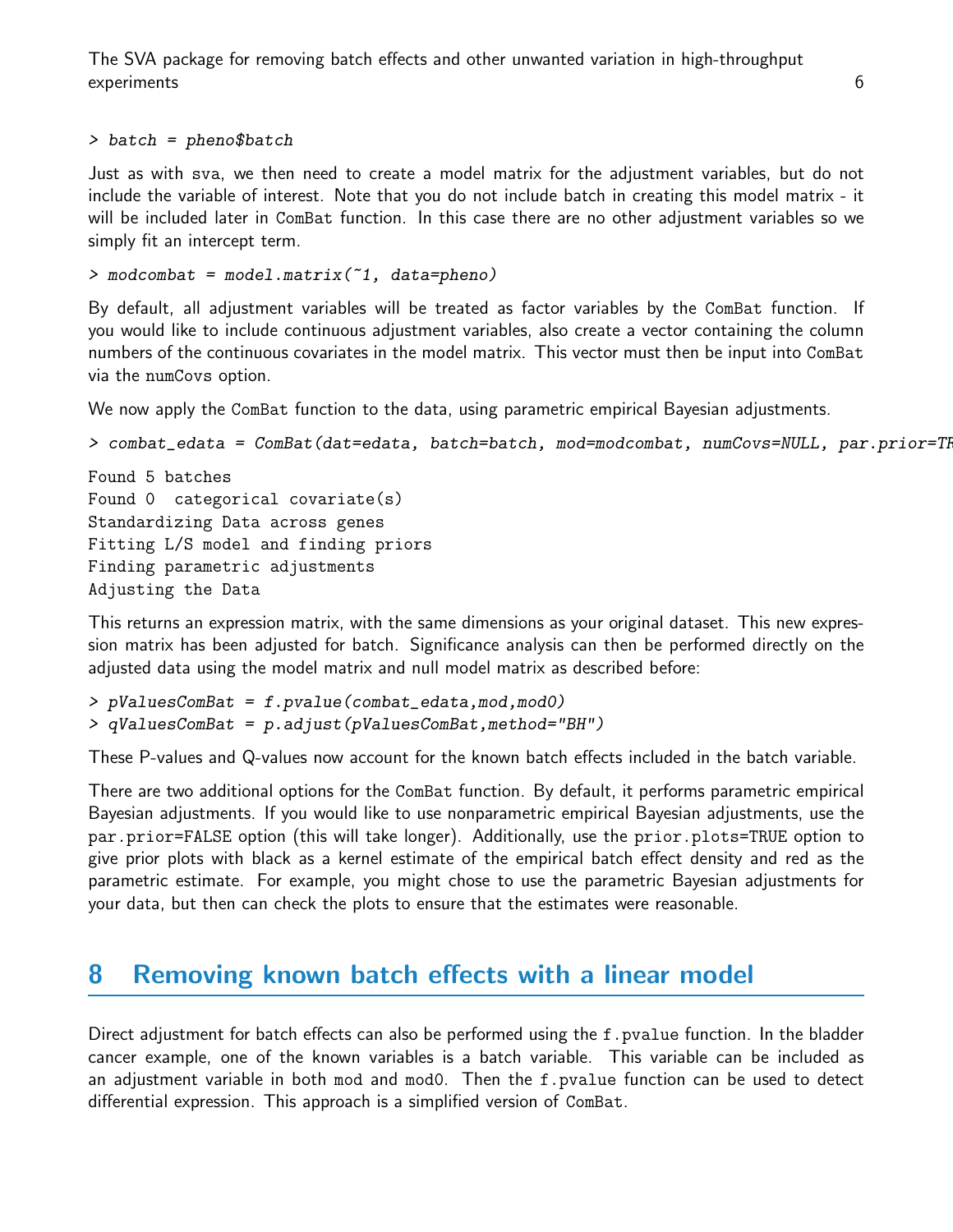The SVA package for removing batch effects and other unwanted variation in high-throughput experiments and the contract of the contract of the contract of the contract of the contract of the contract of

```
> modBatch = model.matrix(~as.factor(cancer) + as.factor(batch),data=pheno)
```

```
> mod0Batch = model.matrix(~as.factor(batch),data=pheno)
```

```
> pValuesBatch = f.pvalue(edata,modBatch,mod0Batch)
```

```
> qValuesBatch = p.adjust(pValuesBatch,method="BH")
```
#### <span id="page-6-0"></span>9 Surrogate variables versus direct adjustment

The goal of the sva is to remove all unwanted sources of variation while protecting the contrasts due to the primary variables included in mod. This leads to the identification of features that are consistently different between groups, removing all common sources of latent variation.

In some cases, the latent variables may be important sources of biological variability. If the goal of the analysis is to identify heterogeneity in one or more subgroups, the sva function may not be appropriate. For example, suppose that it is expected that cancer samples represent two distinct, but unknown subgroups. If these subgroups have a large impact on expression, then one or more of the estimated surrogate variables may be very highly correlated with subgroup.

In contrast, direct adjustment only removes the effect of known batch variables. All sources of latent biological variation will remain in the data using this approach. In other words, if the samples were obtained in different environments, this effect will remain in the data. If important sources of heterogeneity (from different environments, lab effects, etc.) are not accounted for, this may lead to increased false positives.

## <span id="page-6-1"></span>10 Variance filtering to speed computations when the number of features is large  $(m > 100,000)$

When the number of features is very large  $(m > 100,000)$  both the num sv and sva functions may be slow, since multiple singular value decompositions of the entire data matrix must be computed. Both functions include a variance filtering term, vfilter, which may be used to speed up the calculation. vfilter must be an integer between 100 and the total number of features  $m$ . The features are ranked from most variable to least variable by standard deviation. Computations will only be performed on the vfilter most variable features. This can improve computational time, but caution should be exercised, since the surrogate variables will only be estimated on a subset of the matrix. Running the functions with fewer than 1,000 features is not recommended.

```
> n.sv = num.sv(edata,mod,vfilter=2000,method="leek")
> svobj = sva(edata,mod,mod0,n.sv=n.sv,vfilter=2000)
Number of significant surrogate variables is: 2
Iteration (out of 5 ):1 2 3 4 5
```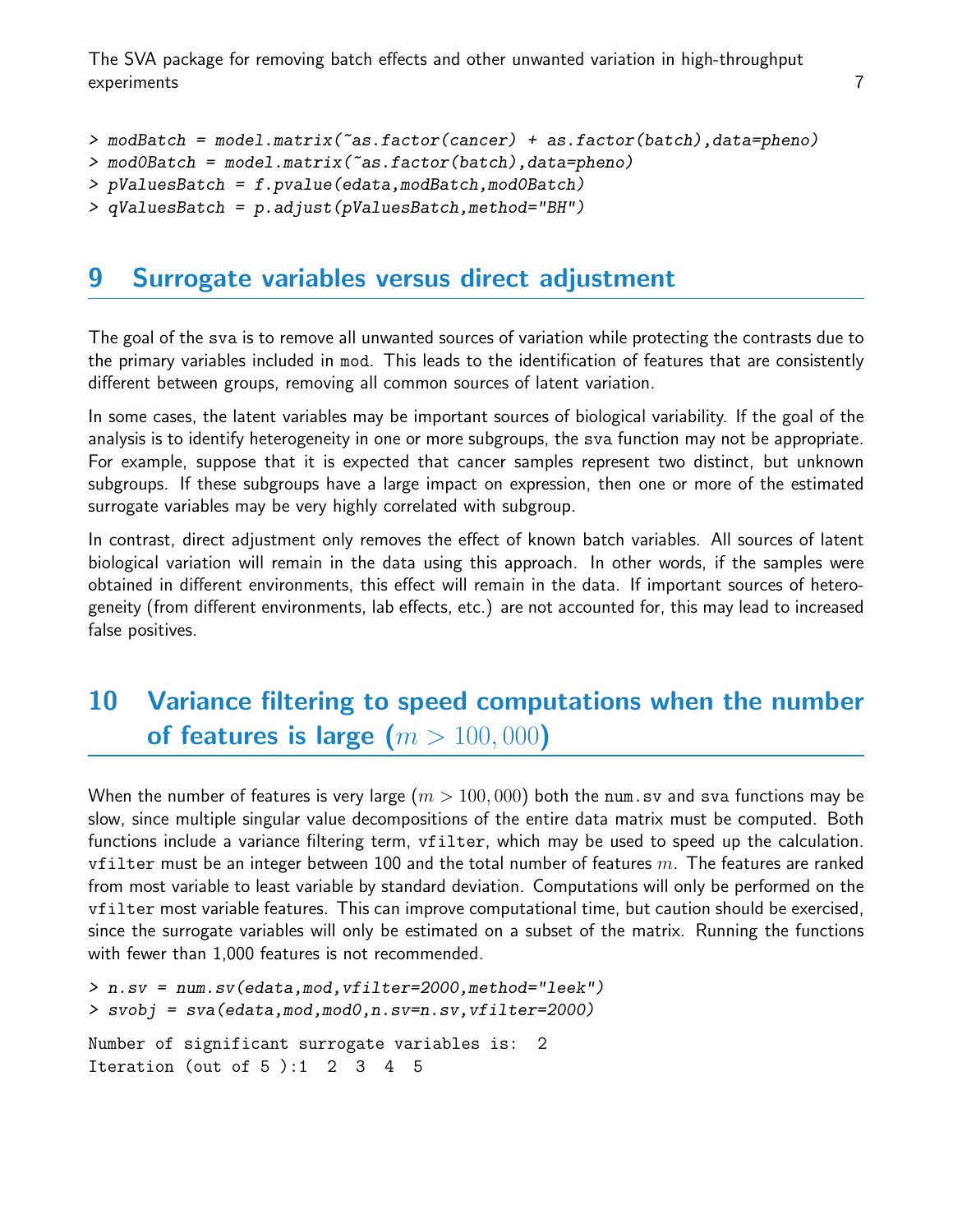## <span id="page-7-0"></span>11 Applying the fsva function to remove batch effects for prediction

The surrogate variable analysis functions have been developed for population-level analyses such as differential expression analysis in microarrays. In some cases, the goal of an analysis is prediction. In this case, data sets are generally composed a training set and a test set. For each sample in the training set, the outcome/class is known, but latent sources of variability are unknown. For the samples in the test set, neither the outcome/class or the latent sources of variability are known.

"Frozen" surrogate variable analysis can be used to remove latent variation in the test data set. To illustrate these functions, the bladder data can be separated into a training and test set.

```
> set.seed(12354)
> trainIndicator = sample(1:57,size=30,replace=F)
\ge testIndicator = (1:57) [-trainIndicator]
> trainData = edata[,trainIndicator]
> testData = edata[, testIndicator]
> trainPheno = pheno[trainIndicator,]
> testPheno = pheno[testIndicator,]
```
Using these data sets, the *pamr* package can be used to train a predictive model on the training data, as well as test that prediction on a test data set.

```
> mydata = list(x=trainData,y=trainPheno$cancer)
> mytrain = pamr.train(mydata)
```
123456789101112131415161718192021222324252627282930

> table(pamr.predict(mytrain,testData,threshold=2),testPheno\$cancer)

|        |                | Biopsy Cancer Normal |   |  |
|--------|----------------|----------------------|---|--|
| Biopsy | З              |                      |   |  |
| Cancer | $\mathfrak{g}$ | 16                   | 1 |  |
| Normal | $\mathfrak{g}$ | 2                    | 0 |  |

Next, the sva function can be used to calculate surrogate variables for the training set.

```
> trainMod = model.matrix(~cancer,data=trainPheno)
> trainMod0 = model.matrix(~1,data=trainPheno)
> trainSv = sva(trainData, trainMod, trainMod()
```

```
Number of significant surrogate variables is: 6
Iteration (out of 5):1 2 3 4 5
```
The fsva function can be used to adjust both the training data and the test data. The training data is adjusted using the calculated surrogate variables. The testing data is adjusted using the "frozen" surrogate variable algorithm. The output of the fsva function is an adjusted training set and an adjusted test set. These can be used to train and test a second, more accurate, prediction function.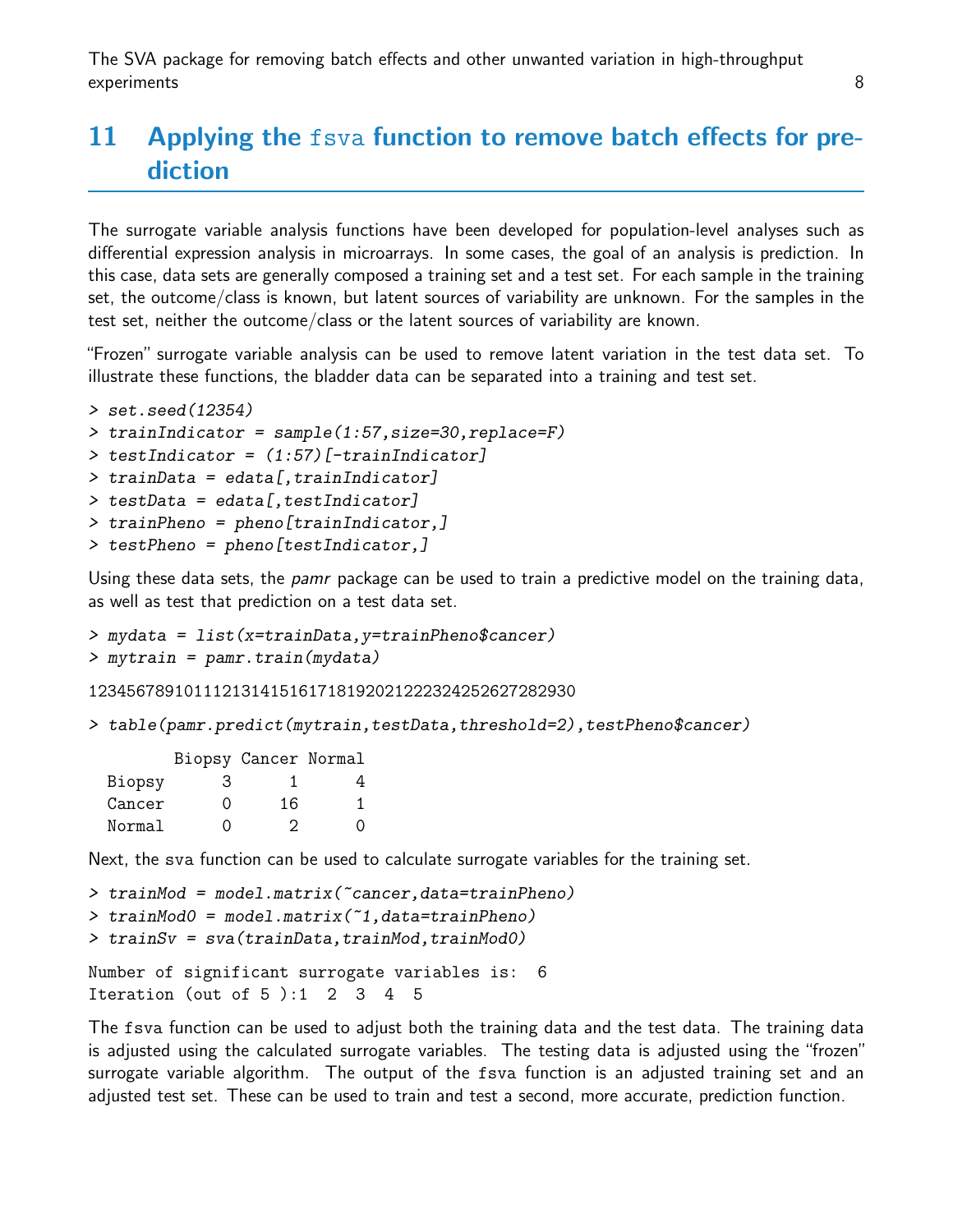```
> fsvaobj = fsva(trainData,trainMod,trainSv,testData)
```

```
> mydataSv = list(x=fsvaobj$db,y=trainPheno$cancer)
```

```
> mytrainSv = pamr.train(mydataSv)
```
123456789101112131415161718192021222324252627282930

> table(pamr.predict(mytrainSv,fsvaobj\$new,threshold=1),testPheno\$cancer)

|        |   | Biopsy Cancer Normal |   |
|--------|---|----------------------|---|
| Biopsy | З | $\left( \right)$     |   |
| Cancer | Ω | 19                   | Ω |
| Normal | 0 | 0                    |   |

#### <span id="page-8-0"></span>12 sva for sequencing (svaseq)

In our original work we used the identify function for data measured on an approximately symmetric and continuous scale. For sequencing data, which are often represented as counts, a more suitable model may involve the use of a moderated log function [?, ?]. For example in Step 1 of the algorithm we may first transform the gene expression measurements by applying the function  $log(q_{ij} + c)$  for a small positive constant. In the analyses that follow we will set  $c = 1$ .

First we set up the data by filtering low count genes and identify potential control genes. The group variable in this case consists of two different treatments.

```
> library(zebrafishRNASeq)
> library(genefilter)
> data(zfGenes)
> filter = apply(zfGenes, 1, function(x) length(x[x>5])>=2)> filtered = zfGenes[filter,]
> genes = rownames(filtered)[grep("^ENS", rownames(filtered))]
> controls = grepl("^ERCC", rownames(filtered))
> group = as.factor(rep(c("Ctl", "Trt"), each=3))
> dat0 = as.matrix(filtered)
```
Now we can apply svaseq to estimate the latent factor. In this case, we set  $n.sv = 1$  because the number of samples is small  $(n = 6)$  but in general svaseq can be used to estimate the number of latent factors.

```
> ## Set null and alternative models (ignore batch)
> mod1 = model.matrix(~group)
> \text{mod}0 = \text{cbind}(\text{mod}1[,1])> svseq = svaseq(dat0, mod1, mod0, n.sv=1) ssv
Number of significant surrogate variables is: 1
Iteration (out of 5 ):1 2 3 4 5
> plot(svseq,pch=19,col="blue")
```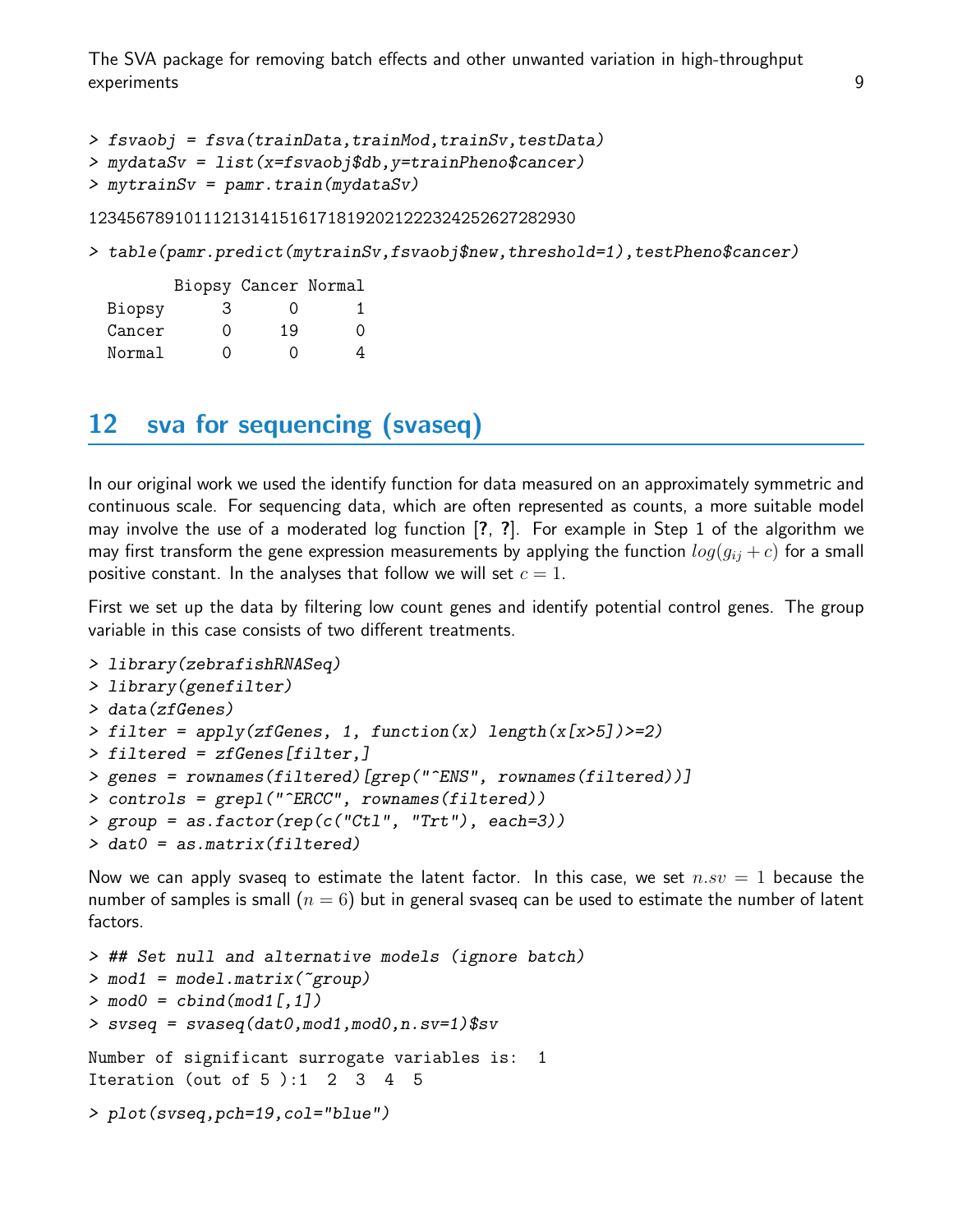### <span id="page-9-0"></span>13 Supervised sva

In our original work we introduced an algorithm for estimating the genes affected only by unknown artifacts empirically [?, ?]. Subsequently, Gagnon-Bartsch and colleagues [\[6\]](#page-10-5) used our surrogate variable model but made the important point that for some technologies or experiments control probes can be used to identify the set of genes only affected by artifacts. Supervised sva uses known control probes to estimate the surrogate variables. You can use supervised sva with the standard sva function. Here we show an example of how to perform supervised sva with the svaseq function.

```
> sup_svseq = svaseq(dat0, mod1, mod0, controls=controls, n.sv=1)$sv
```
sva warning: controls provided so supervised sva is being performed. Number of significant surrogate variables is: 1

```
> plot(sup_svseq, svseq,pch=19,col="blue")
```
Here we passed the controls argument, which is a vector of values between 0 and 1, representing the probability that a gene is affected by batch but not affected by the group variable. Since we have known negative control genes in this example, we simply set controls  $|i|$  = TRUE for all control genes and controls $[i]$  = FALSE for all non-controls.

#### <span id="page-9-1"></span>14 What to cite

The sva package includes multiple different methods created by different faculty and students. It would really help them out if you would cite their work when you use this software.

To cite the overall sva package cite:

 Leek JT, Johnson WE, Parker HS, Jaffe AE, and Storey JD. (2012) The sva package for removing batch effects and other unwanted variation in high-throughput experiments. Bioinformatics DOI:10.1093/bioinformatics/bts034

For sva please cite:

- Leek JT and Storey JD. (2008) A general framework for multiple testing dependence. Proceedings of the National Academy of Sciences , 105: 18718-18723.
- Leek JT and Storey JD. (2007) Capturing heterogeneity in gene expression studies by 'Surrogate Variable Analysis'. PLoS Genetics, 3: e161.

For combat please cite:

 Johnson WE, Li C, Rabinovic A (2007) Adjusting batch effects in microarray expression data using empirical Bayes methods. Biostatistics, 8 (1), 118-127

For svaseq please cite:

 Leek JT (2014) svaseq: removing batch and other artifacts from count-based sequencing data. bioRxiv doi: TBD